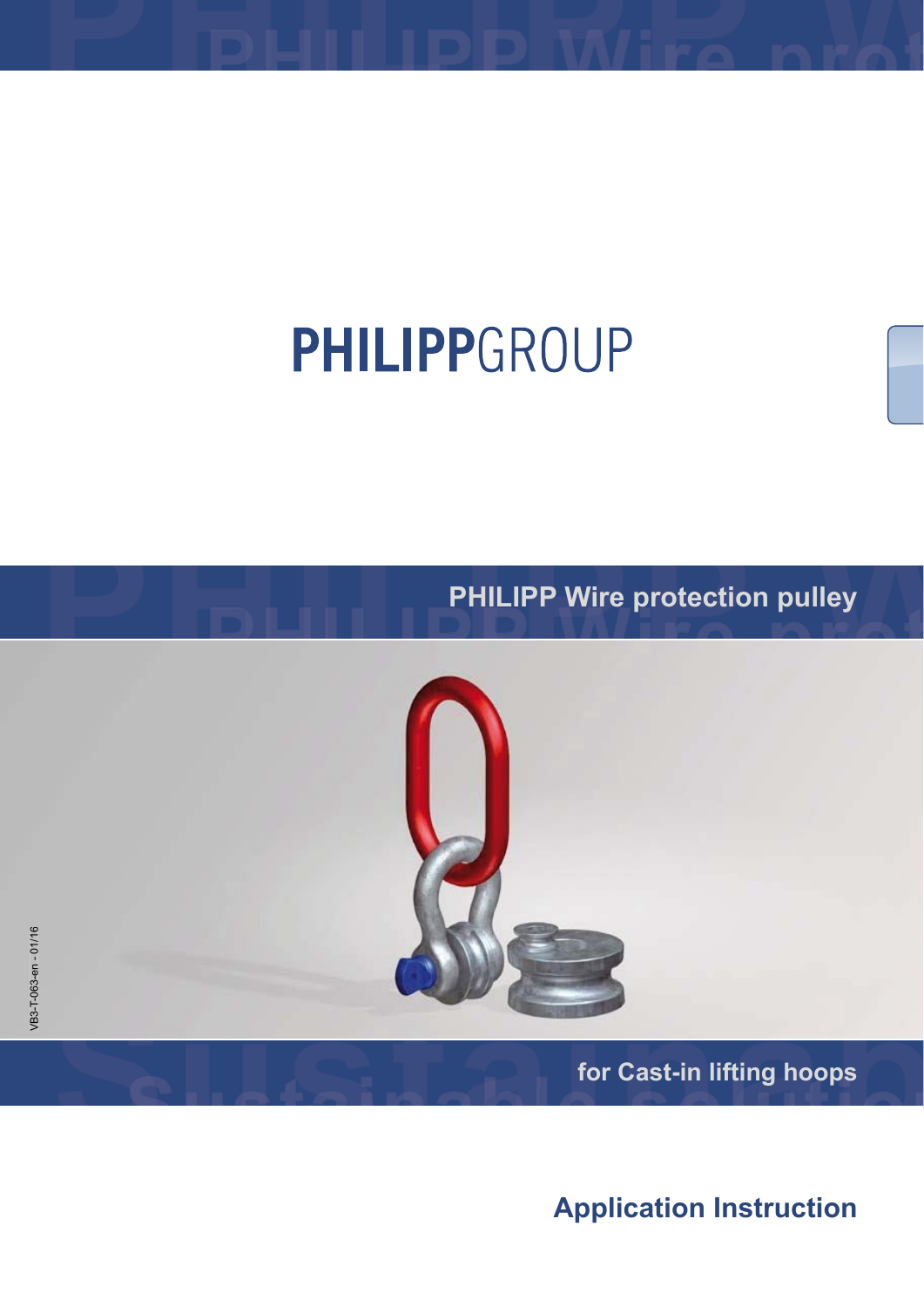# **PHILIPP Wire protection pulley**

The Wire protection pulley is an accessory for the PHILIPP Cast-in lifting hoop and is used to protect the wire respectively to ensure the capacity of the Cast-in lifting hoop. When the Wire protection pulley is taken a strong deformation of the wire rope caused by too small radii at the loading point is avoided.



| <b>Table 1: Dimensions</b> |             |      |                                                 |                                  |                            |                          |       |          |             |                      |  |  |  |  |
|----------------------------|-------------|------|-------------------------------------------------|----------------------------------|----------------------------|--------------------------|-------|----------|-------------|----------------------|--|--|--|--|
| Ref.-No.                   | <b>Type</b> | ØD   | $ØD_R$                                          | $\varnothing$ d <sub>S.max</sub> | $\emptyset$ d <sub>N</sub> | $\textsf{Od}_\textsf{B}$ | b     | Weight   | for         |                      |  |  |  |  |
| Wire protection            |             |      | $(\emptyset D_R \geq 3.5 \times \emptyset d_S)$ |                                  |                            |                          |       |          |             | Cast-in lifting hoop |  |  |  |  |
| pulley                     |             | [mm] | [mm]                                            | [mm]                             | [mm]                       | [mm]                     | [mm]  | [kg/pc.] | <b>Type</b> | Colour code          |  |  |  |  |
|                            |             | 43   | 31.5                                            | 9.0                              | 17.0                       | 16.0                     | 18.0  | 0.12     | 0.8         | Pure white           |  |  |  |  |
| 44SR008020                 | 2.0         |      |                                                 |                                  |                            |                          |       |          | 1.2         | Flame red            |  |  |  |  |
|                            |             |      |                                                 |                                  |                            |                          |       |          | 1.6         | Light pink           |  |  |  |  |
|                            |             |      |                                                 |                                  |                            |                          |       |          | 2.0         | Pastel green         |  |  |  |  |
|                            |             |      |                                                 | 16.0                             | 26.0                       |                          |       | 0.75     | 2.5         | Jet black            |  |  |  |  |
| 44SR025063                 | 6.3         | 75   | 56.0                                            |                                  |                            | 25.0                     | 32.0  |          | 4.0         | Emerald green        |  |  |  |  |
|                            |             |      |                                                 |                                  |                            |                          |       |          | 5.2         | Curry                |  |  |  |  |
|                            |             |      |                                                 |                                  |                            |                          |       |          | 6.3         | Light blue           |  |  |  |  |
| 44SR080160                 |             | 112  | 84.0                                            | 24.0                             | 42.0                       | 41.0                     | 56.0  | 2.90     | 8.0         | Silver grey          |  |  |  |  |
|                            | 16.0        |      |                                                 |                                  |                            |                          |       |          | 10.0        | Claret violet        |  |  |  |  |
|                            |             |      |                                                 |                                  |                            |                          |       |          | 12.5        | Sulfur yellow        |  |  |  |  |
|                            |             |      |                                                 |                                  |                            |                          |       |          | 16.0        | <b>Blue lilac</b>    |  |  |  |  |
| 44SR200250                 | 25.0        | 148  | 112.0                                           | 32.0                             | 53.0                       | 52.0                     | 68.0  | 6.25     | 20.0        | <b>Beige</b>         |  |  |  |  |
|                            |             |      |                                                 |                                  |                            |                          |       |          | 25.0        | Clay brown           |  |  |  |  |
|                            |             | 202  |                                                 | 44.0                             |                            |                          |       |          | 28.0        | Pure white           |  |  |  |  |
|                            |             |      | 154.0                                           |                                  |                            |                          | 95.0  |          | 32.0        | Jet black            |  |  |  |  |
| 44SR280520                 | 52.0        |      |                                                 |                                  | 70.0                       | 73.0                     |       |          | 37.0        | Salmon orange        |  |  |  |  |
|                            |             |      |                                                 |                                  |                            |                          |       | 16.40    | 42.0        | Salmon orange        |  |  |  |  |
|                            |             |      |                                                 |                                  |                            |                          |       |          | 47.0        | Salmon orange        |  |  |  |  |
|                            |             |      |                                                 |                                  |                            |                          |       |          | 52.0        | Salmon orange        |  |  |  |  |
|                            |             |      | 196.0                                           | 56.0                             | 95.0                       |                          |       |          | 57.0        | Salmon orange        |  |  |  |  |
|                            |             |      |                                                 |                                  |                            |                          |       | 29.00    | 65.0        | Salmon orange        |  |  |  |  |
| 44SR570990                 | 99.0        | 256  |                                                 |                                  |                            | 98.0                     | 140.0 |          | 75.0        | Salmon orange        |  |  |  |  |
|                            |             |      |                                                 |                                  |                            |                          |       |          | 85.0        | Salmon orange        |  |  |  |  |
|                            |             |      |                                                 |                                  |                            |                          |       |          | 99.0        | Salmon orange        |  |  |  |  |

# **Wire protection pulley as a system**

For different bearing capacities the Wire protection pulley is also available as a complete set. This consists of:

- $\odot$  a Wire protection pulley  $(Table 1)$
- a high strength shackle with eye bolt (acc. to DIN EN 13889)

**3** a master link (acc. to DIN EN 1677-4)

| <b>Table 2: System components</b> |   |                           |                |                                           |  |  |  |  |  |  |  |  |
|-----------------------------------|---|---------------------------|----------------|-------------------------------------------|--|--|--|--|--|--|--|--|
| Ref.-No.<br>System                |   | Wire protection<br>pulley | ②<br>Shackle   | ③<br><b>Master link</b><br>[Nominal size] |  |  |  |  |  |  |  |  |
|                                   |   | [Type]                    | [Nominal size] |                                           |  |  |  |  |  |  |  |  |
| 44SR008020K                       |   | 2.0                       | 2.0            | A <sub>13</sub>                           |  |  |  |  |  |  |  |  |
| 44SR025063K                       | 3 | 6.3                       | 6.5            | A22                                       |  |  |  |  |  |  |  |  |
| 44SR080160K                       |   | 16.0                      | 17.0           | A36                                       |  |  |  |  |  |  |  |  |
| 44SR200250K                       | 2 | 25.0                      | 25.0           | A40                                       |  |  |  |  |  |  |  |  |
| 44SR280520K                       |   | 52.0                      | 55.0           |                                           |  |  |  |  |  |  |  |  |
| 44SR570990K                       |   | 99.0                      | 120.0          |                                           |  |  |  |  |  |  |  |  |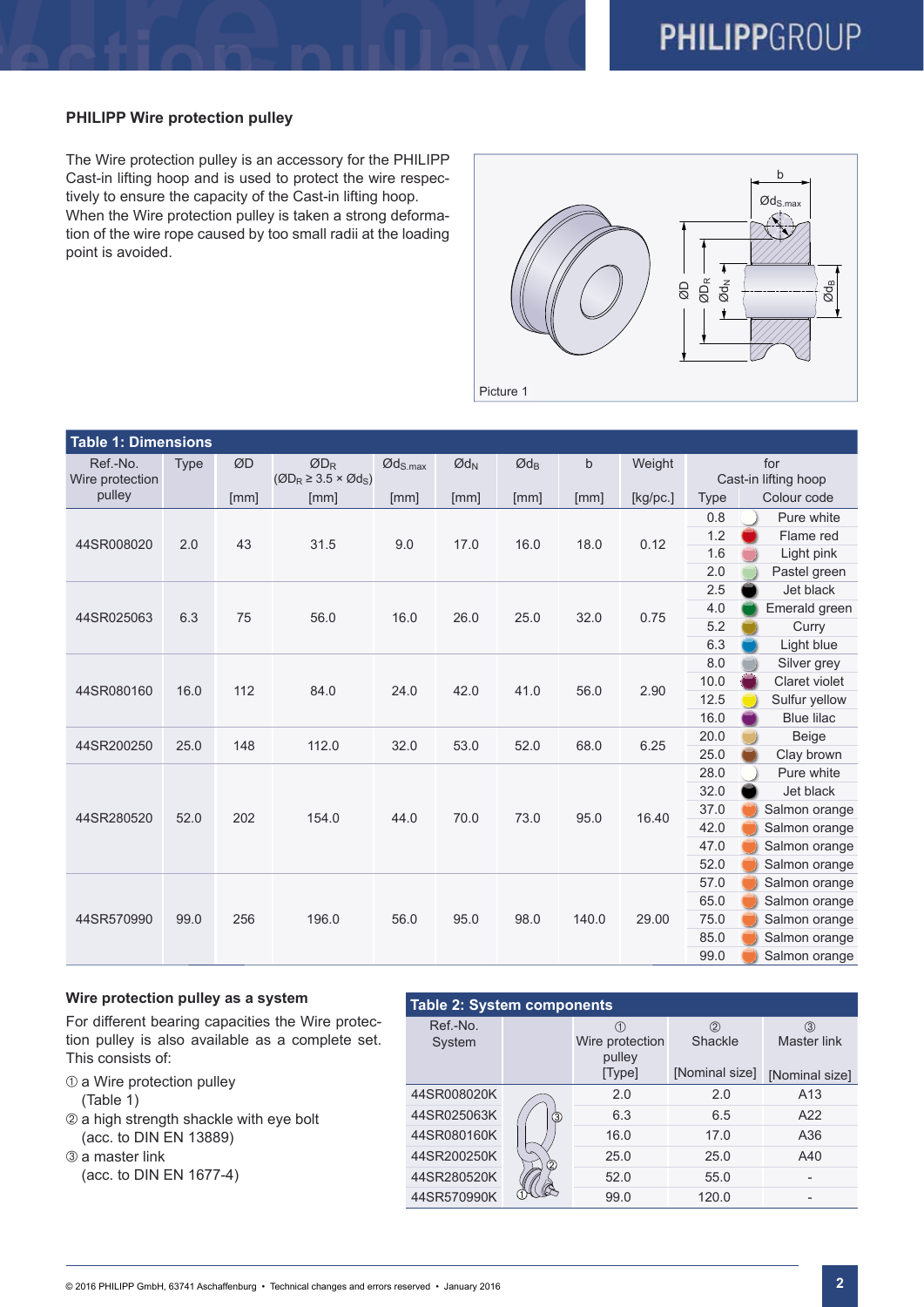## **Technical Information / Application**

#### **Technical information**

If wire ropes are bent round a bolt or hook the lateral pressure under tensile load might cause a reduction of the minimal breaking load of the wire rope. Based on an investigation of the accredited laboratory for wire ropes in Bochum, Germany, and results determined empirically it is advantageous not to fall below a special proportion between deviation radius and wire rope diameter.



By using the Wire protection pulley the given radii of the Installation Instruction for Cast-in lifting hoops are met.

#### **Application**

- **1** Dismantling of the Wire protection pulley and the bolt from the shackle (delivered pre-assembled).
- **2** Supply of the components at production site. *Attention: Cleaning of the components and visual inspection for damages and inadmissible wear! If such impairments are detected the components must be marked as inoperative and must not be used anymore.*
- **B** Positioning of the Wire protection pulley parallel to the wire rope of the Cast-in lifting hoop.

*Attention: If the elements' surface is sloped the Wire protection pulley must be prevented from inadvertent rolling.*





- 4 Conduct the jaw of the shackle above the wire rope and the Wire protection pulley. *Advice: Preferably, this step runs from the side, as the master link can be put down here on the concrete surface.*
- **B** Positioning of the shackle eye axial to the centre of the Wire protection pulley and lock of the system by mounting the shackle bolt.
- 6 Lifting of the master link and fixation to the hook. Visual inspection of centric position of the Cast-in lifting hoop in the groove of the Wire protection pulley.